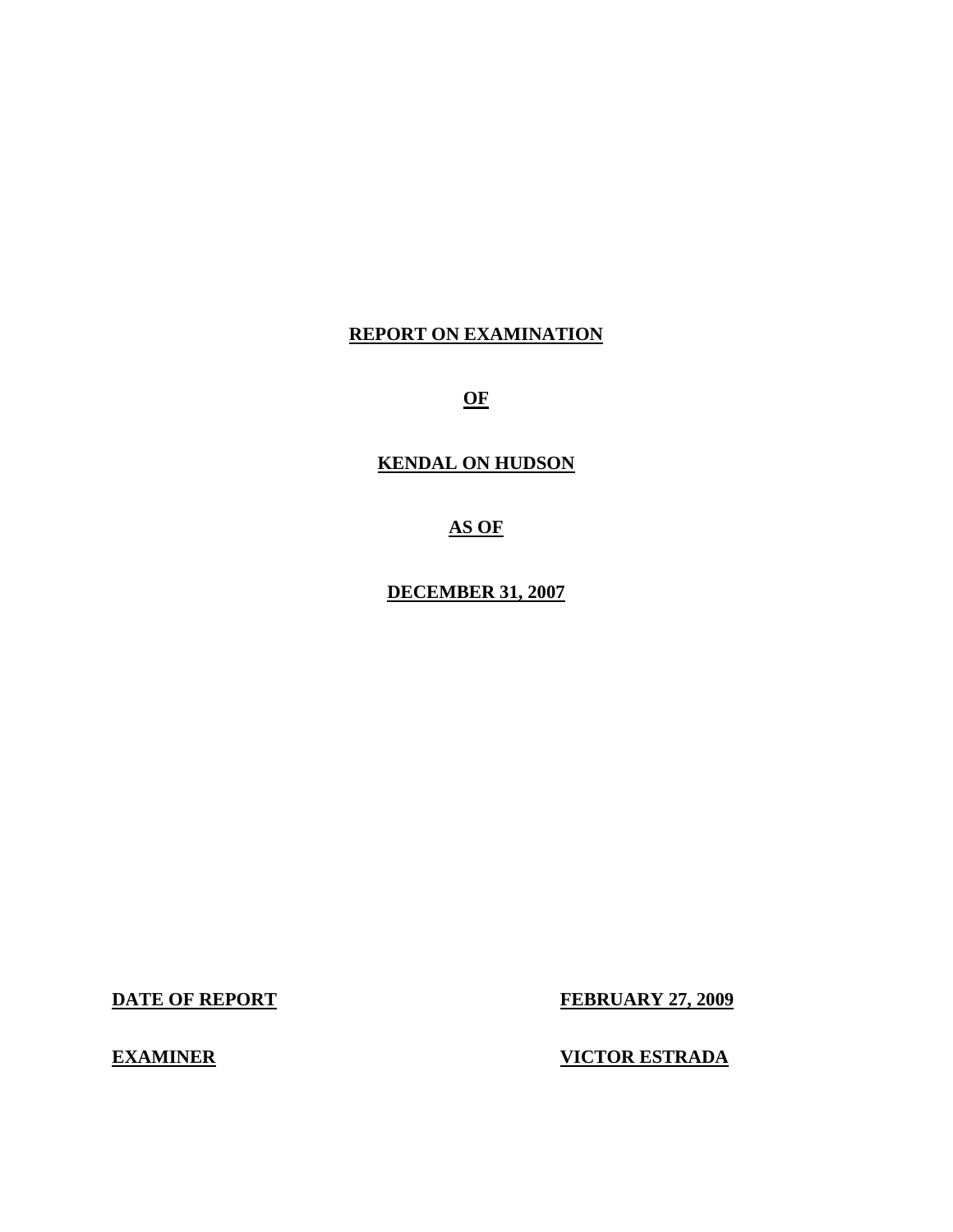# **TABLE OF CONTENTS**

# **ITEM NO. PAGE NO.**

| 1. | Scope of examination                                                           |    |
|----|--------------------------------------------------------------------------------|----|
|    | <b>Description of Community</b>                                                | 3  |
|    | A. Management<br>B. Corporate structure<br>C. Occupancy rates                  | 10 |
| 3. | <b>Financial statements</b>                                                    |    |
|    | A. Balance sheet<br>B. Statement of revenue, expenses and actuarial<br>surplus | 12 |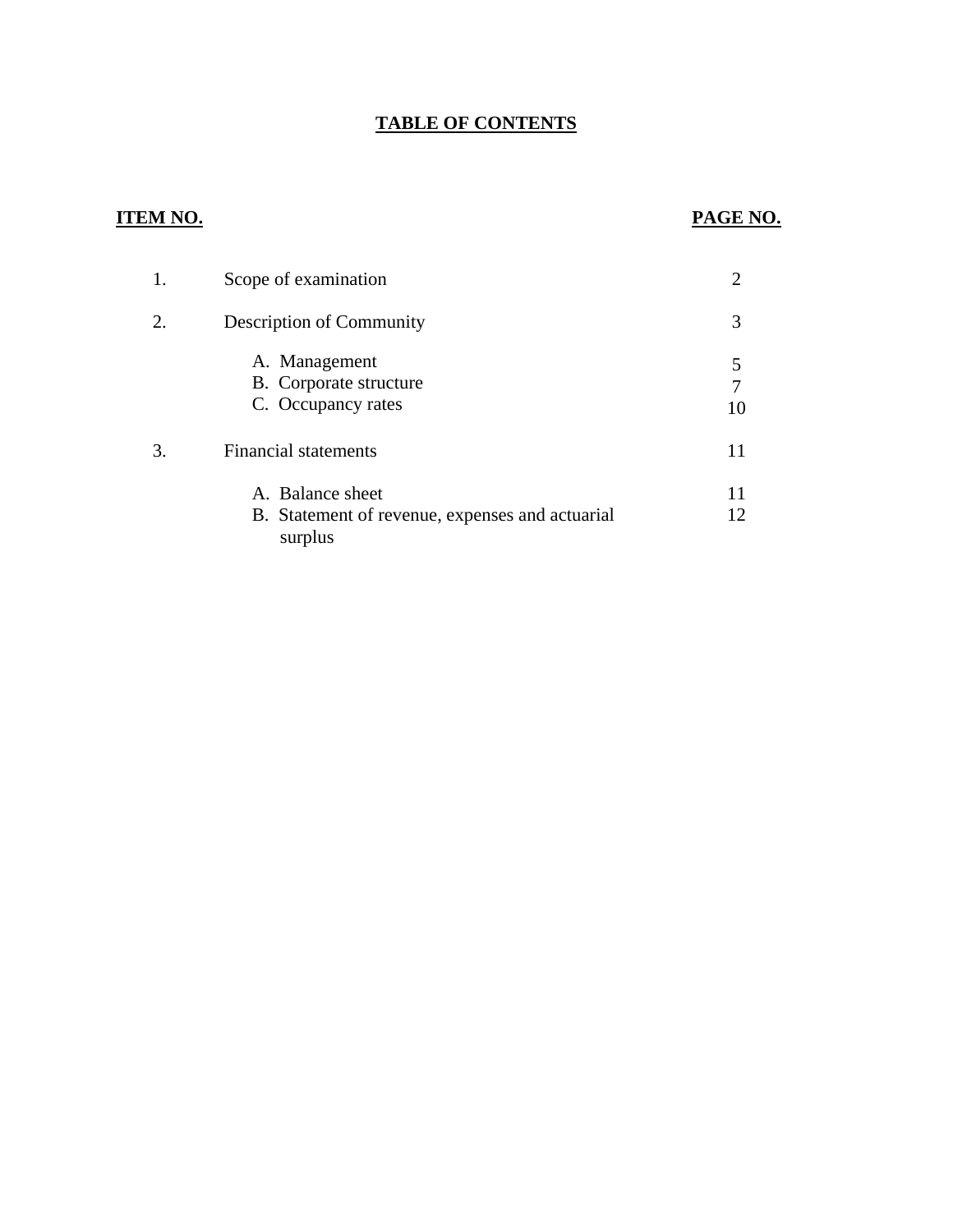

**25 BEAVER STREET** STATE OF NEW YORK INSURANCE DEPARTMENT NEW YORK, NEW YORK 10004

Governor David A. Paterson Eric R. Dinallo

Superintendent

February 27, 2009

Honorable Eric R. Dinallo Superintendent of Insurance Albany, New York 12257

Sir:

Pursuant to the requirements of the New York Insurance Law and the New York Public Health Law and in compliance with the instructions contained in Appointment Number 30217, dated October 15, 2008, annexed hereto, I have made an examination, as of December 31, 2007, into the condition and affairs of Kendal on Hudson, a not-for-profit continuing care retirement community licensed pursuant to the provisions of Article 46 of the New York Public Health Law and submit the following report thereon.

The examination was conducted at the office of the Community at 1010 Kendal Way, Sleepy Hollow, New York.

Wherever the designation "the Community" appears herein, without qualification, it should be understood to indicate Kendal on Hudson.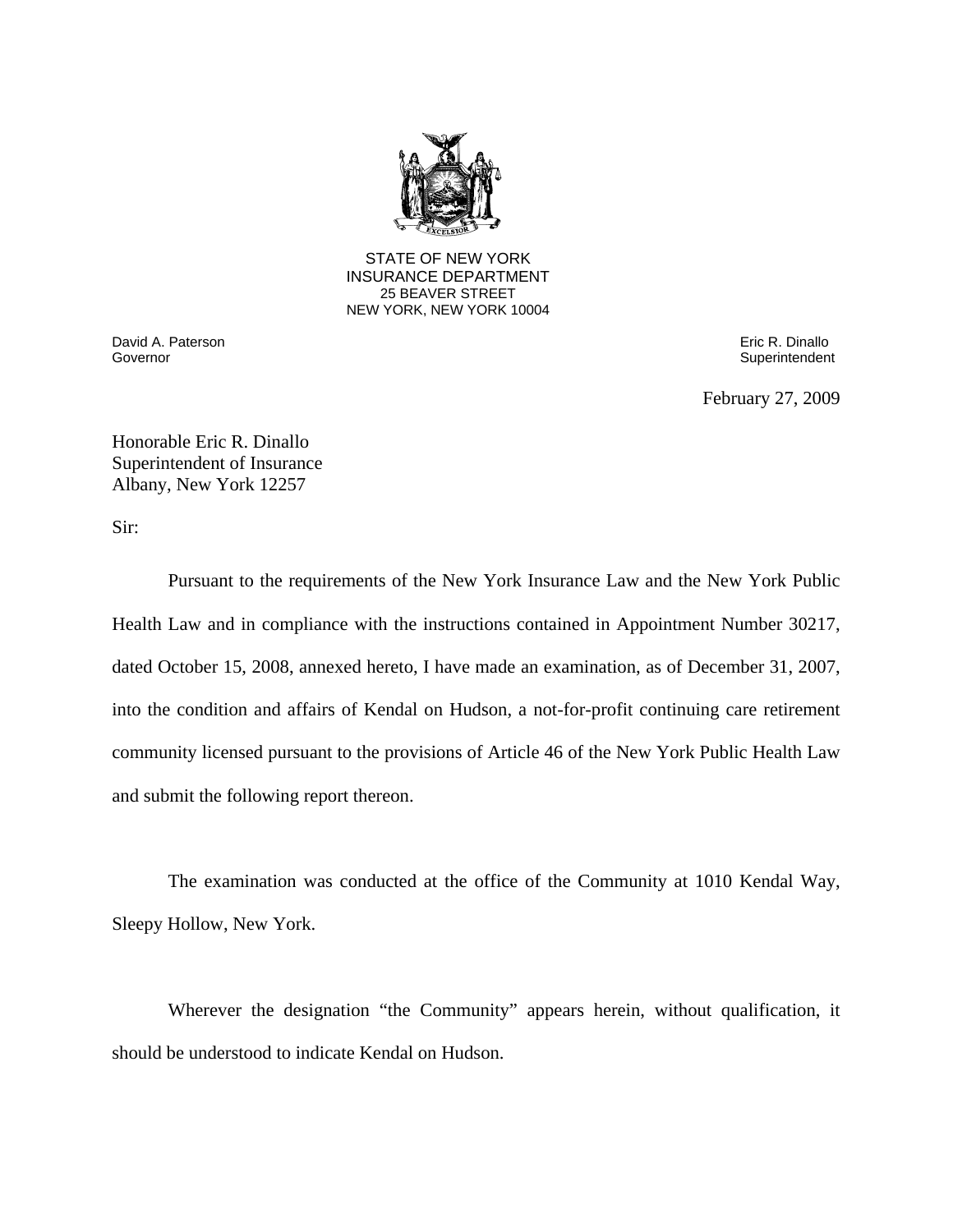#### 1. **SCOPE OF EXAMINATION**

The Community commenced operations on May 9, 2005. This examination covers the three year period from January 1, 2005 through December 31, 2007. Transactions occurring subsequent to this period were reviewed where deemed appropriate by the examiner.

The examination comprised a verification of assets and liabilities as of December 31, 2007 in accordance with generally accepted accounting principles (GAAP) as modified by the New York Insurance Department pursuant to New York Insurance Department Regulation 140 (11 NYCRR 350), a review of income and disbursements deemed necessary to accomplish such verification and utilized, to the extent considered appropriate, work performed by the Community's independent certified public accountants. A review was also made of the following items:

> Community documents Growth of the Community Financial documents Board of directors Occupancy levels

This report on examination is confined to financial statements and comments on those matters which involve departures from laws, rules or regulations, or which are deemed to require explanation or description.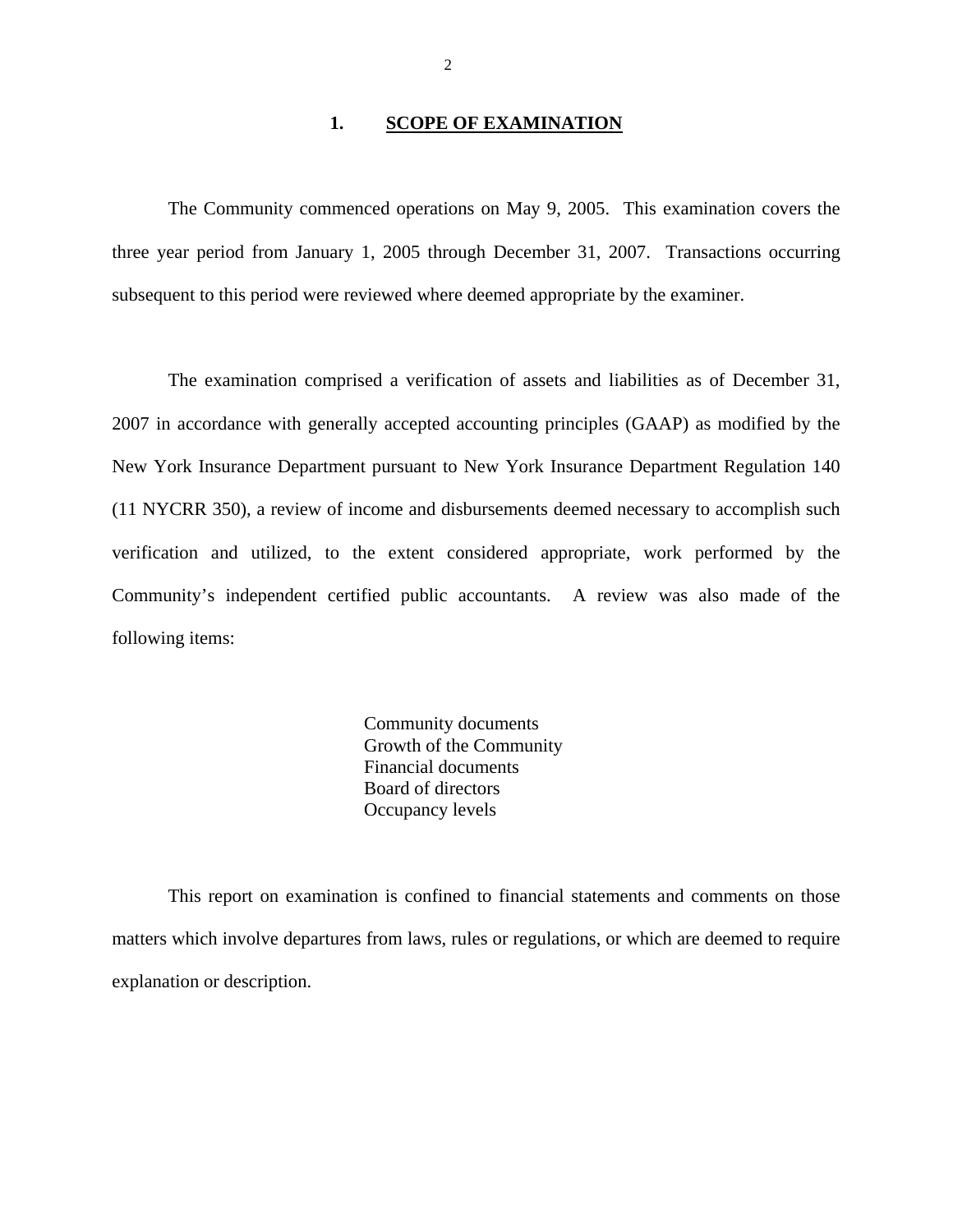#### **2. DESCRIPTION OF COMMUNITY**

<span id="page-4-0"></span>Kendal on Hudson is a continuing care retirement community, as defined under Article 46 of the New York Public Health Law. The Community received a certificate of authority from the New York Continuing Care Retirement Council, effective July 11, 2002 and a final certificate of authority from the New York State Department of Health on August 16, 2002. The Community commenced operations on May 9, 2005. The Community is a New York not-forprofit organization and is tax exempt pursuant to the provisions of Section  $501(c)(3)$  of the Internal Revenue Code.

The Community includes 222 independent living units, which range in size from a studio to a two bedroom unit with a den, 24 enriched housing/adult care units and a 42 bed skilled nursing facility. In addition, the Community also contains a community center, which includes dining rooms and a bistro, administrative offices, a library, an auditorium, lounges and other public gathering spaces.

Kendal on Hudson offers residents two refundable entry fee plans that consist of a residential component and a life care contract. The residential components are either 50% or 90% refundable after resale of the residential unit, not to exceed one year from contract termination. The residential and life care components of the entry fees are subject to refund provisions. Refunds on the life care component are reduced 2% per month of occupancy, with no refund payable after 50 months. For a surviving spouse, a pro rata refund is provided based on the deceased member's life care component. Refunds for the residential component of the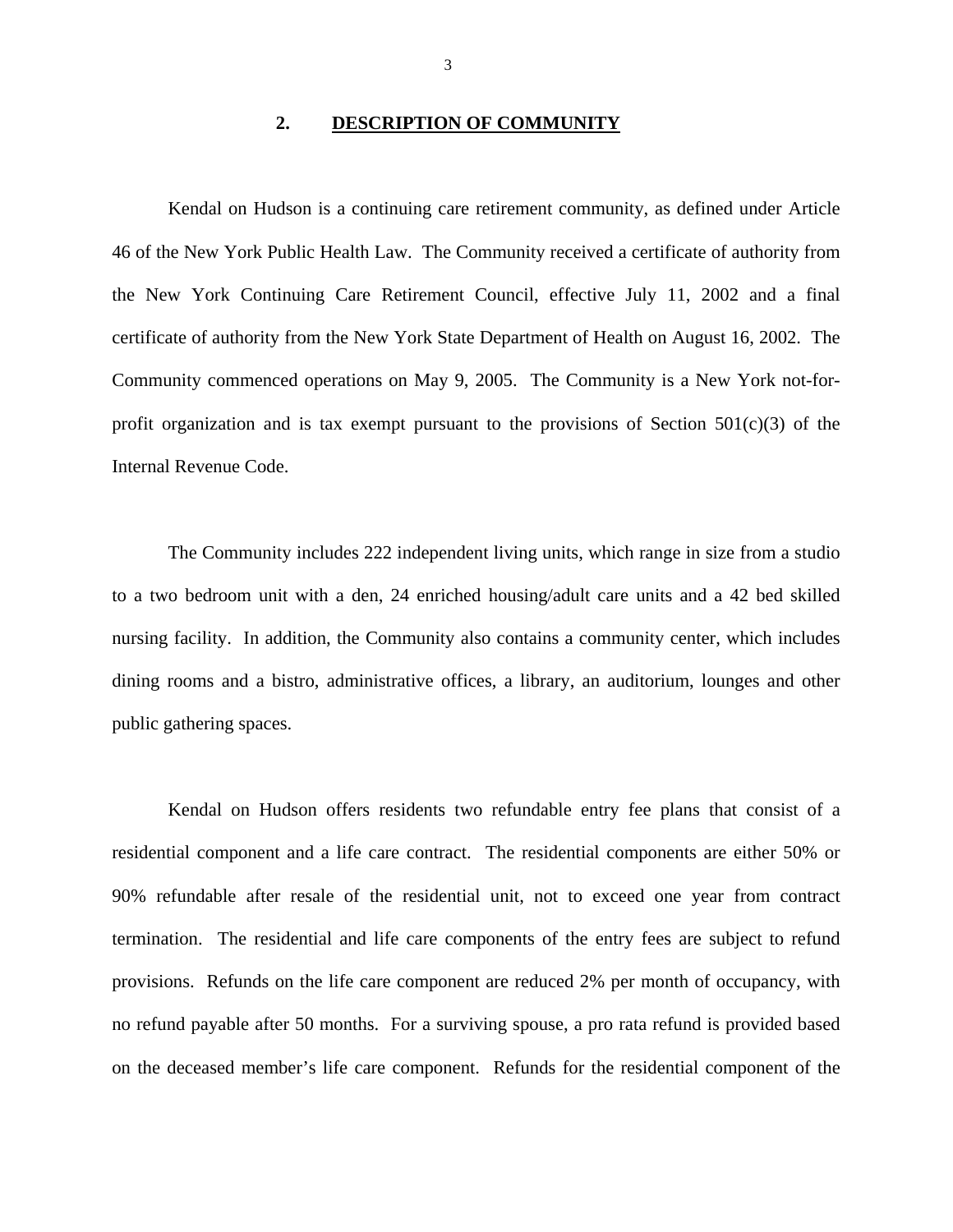entry fee are based on the refund option selected, and are reduced 2% per month of occupancy to a minimum refund of either 50% or 90% of the entry fee. The non-refundable portion of all entry fees is amortized into operating revenue over actuarially determined life expectancy of each resident or couple. The refundable portion of the residential component is not amortized into operating revenue. Under both components, upon death of a sole surviving resident, any remaining unamortized portion of the nonrefundable portion of the deferred entry fee is recognized as operating revenue.

The following is a description of the two contract options available to residents:

#### Residence and Care Agreement for Life Care

This contract provides lifetime coverage of nursing care in private rooms and personal care services in the adult care facility; available with a 50% refundable or 90% refundable residential component of the entry fee. The 90% refundable entry fee is based on age.

#### Residence and Care Agreement for Modified Continuing Care

This contract provides for 100 prepaid days of nursing care excluding any Medicare covered period. There are three self-payment choices: Contract 51 provides for a one-year self– payment period for nursing care relative subsequent to the end of the aforementioned 100 prepaid day period, Contract 53 provides for a three-year self-payment period and Contract 55 provides for a five-year self-payment period. Subsequent to the self-payment period, lifetime nursing care coverage is provided by the Community at the independent living monthly fee rate. Personal care services in the adult care facility are covered, available with 50% refundable or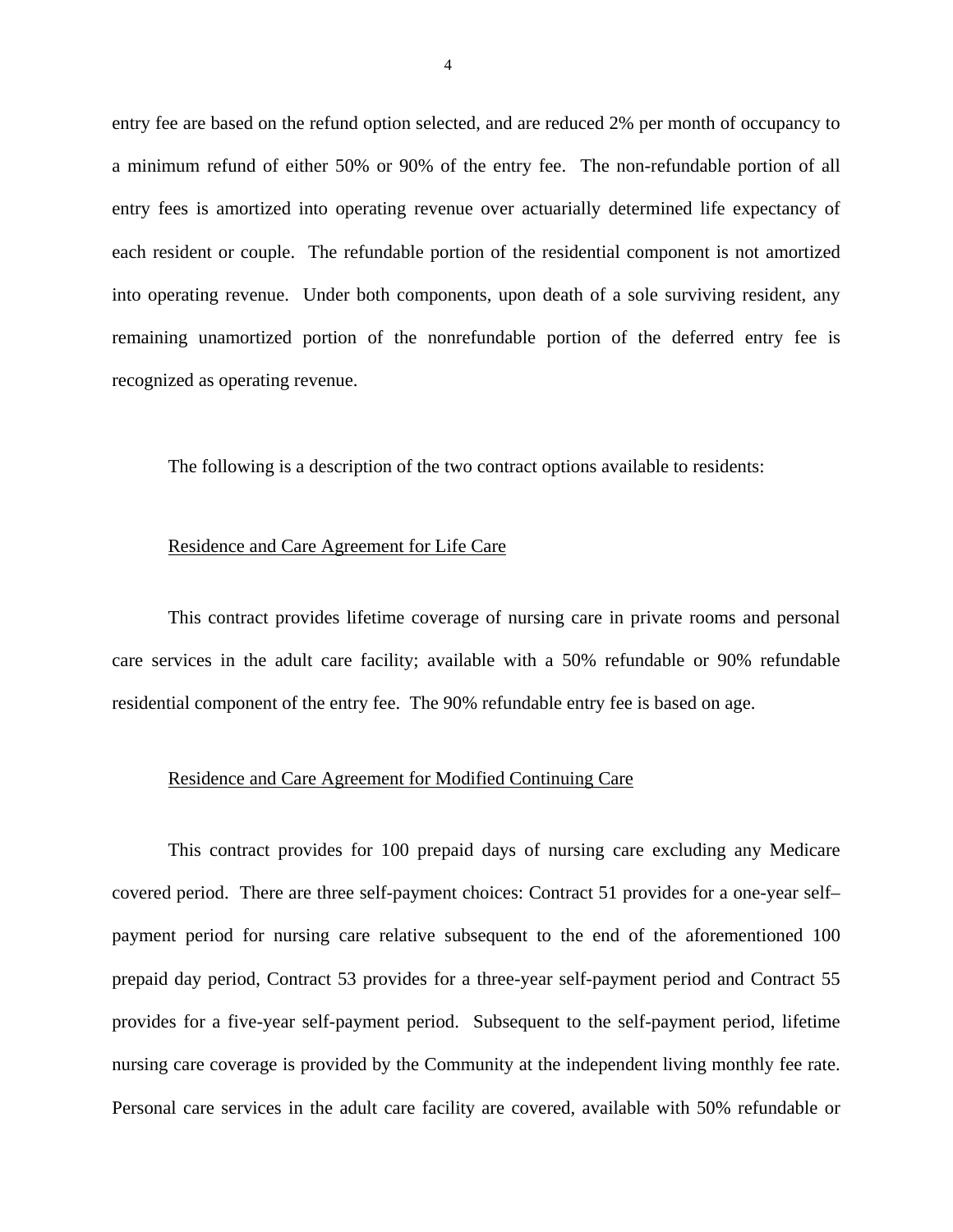<span id="page-6-0"></span>90% refundable residential component of the entry fee. Residents pay an entry fee composed of a life care component and a residential component. The 90% refundable entry fee is based on age. The residential component is based upon the size of the unit and is 50% refundable.

#### A. Management

Pursuant to the Community's charter and by-laws, management of the Community is vested in a board of directors consisting of not less than ten nor more than twenty directors. As of the examination date, the board of directors was comprised of fifteen members. The Community's board met at least once each quarter during the exam period in compliance with its by-laws.

The Community's directors at December 31, 2007 were as follows:

Leonard Andrew Sleepy Hollow, NY Retired

Sleepy Hollow, NY Retired

Briarcliff Manor, NY Aging in America

Bill Melvin \* President,

Name and Residence

# Principal Business Affiliation

Montefiore School Health Program<br>Ed Hanin Norma Ellis Family Nurse Practitioner, White Plains, NY Montefiore Family Health Center,

Linda Martin Executive Vice President,

Ossining, NY Acorn Derivatives Management Corporation

Principal Business Affiliation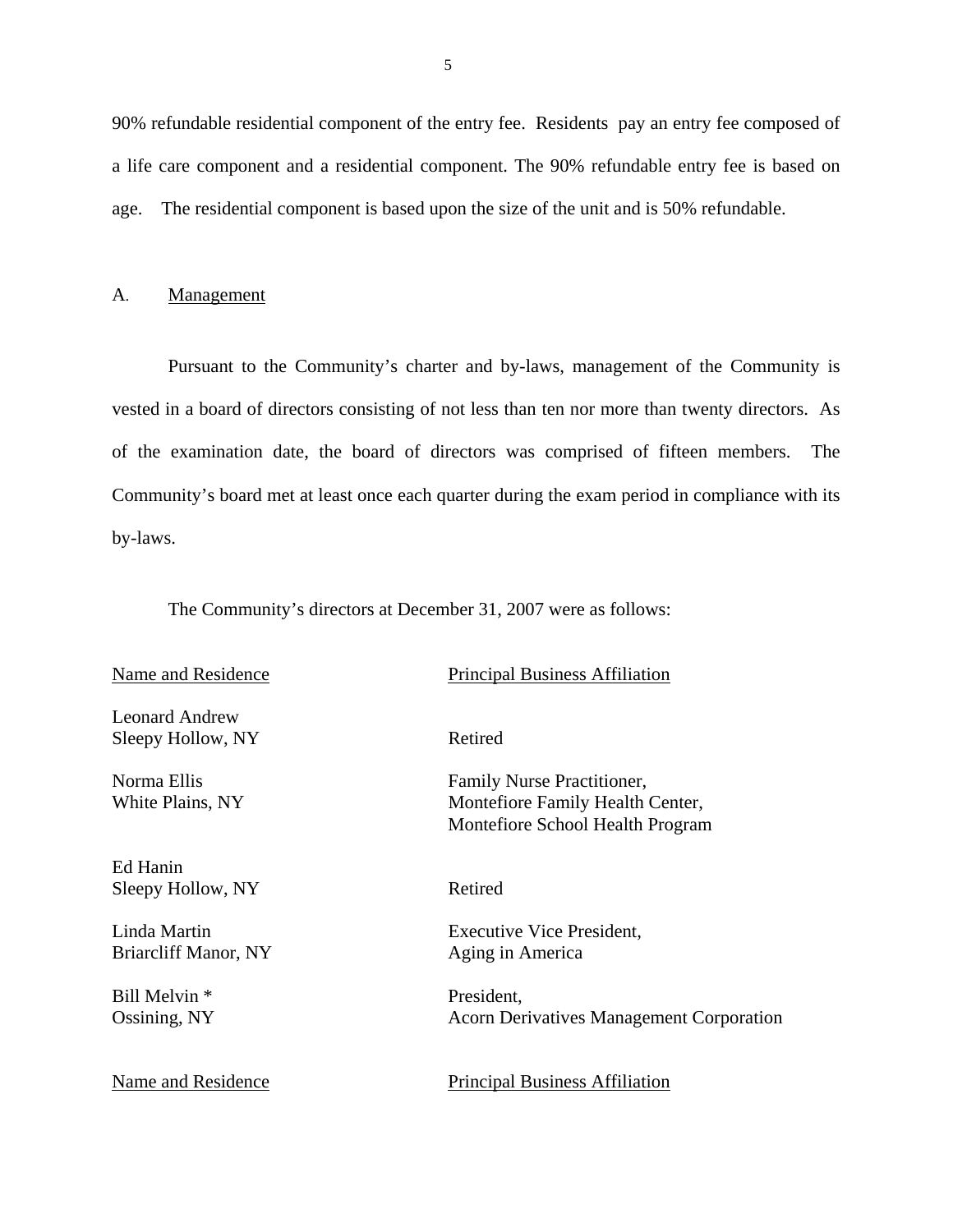| <b>Barry Morris</b><br>Irvington, NY           | Founder,<br><b>Morris Capital Markets</b>       |
|------------------------------------------------|-------------------------------------------------|
| <b>JoAnne Murray</b><br>Tarrytown, NY          | President,<br>Allan M. Block Agency, Inc.       |
| <b>Raymond Mutter</b><br>Ossining, NY          | Retired                                         |
| <b>Mary Nichols</b><br>Scarborough, NY         | Retired                                         |
| <b>James Oltman</b><br>Sleepy Hollow, NY       | Retired                                         |
| <b>Robert Spencer</b><br>Toano, VA             | Self employed,<br>Attorney                      |
| <b>Barbara Thomas</b><br>Oberlin, OH           | CEO,<br>Kendal Northern Ohio                    |
| Barry Whitcomb <sup>**</sup><br>Greensboro, NC | Retired                                         |
| James Wood<br>Sleepy Hollow, NY                | Retired                                         |
| Michael Zavelle<br>Rye, NY                     | Vice Chancellor,<br>City University of New York |

\* Phelps Community Corporation representative as required by the Community's by-laws.

\*\* Kendal New York representative as required by the Community's by-laws.

A review of the attendance records of the board of directors' meetings held during the

period under examination revealed that the meetings were generally well attended.

The principal officers of the Community at December 31, 2007 were as follows:

6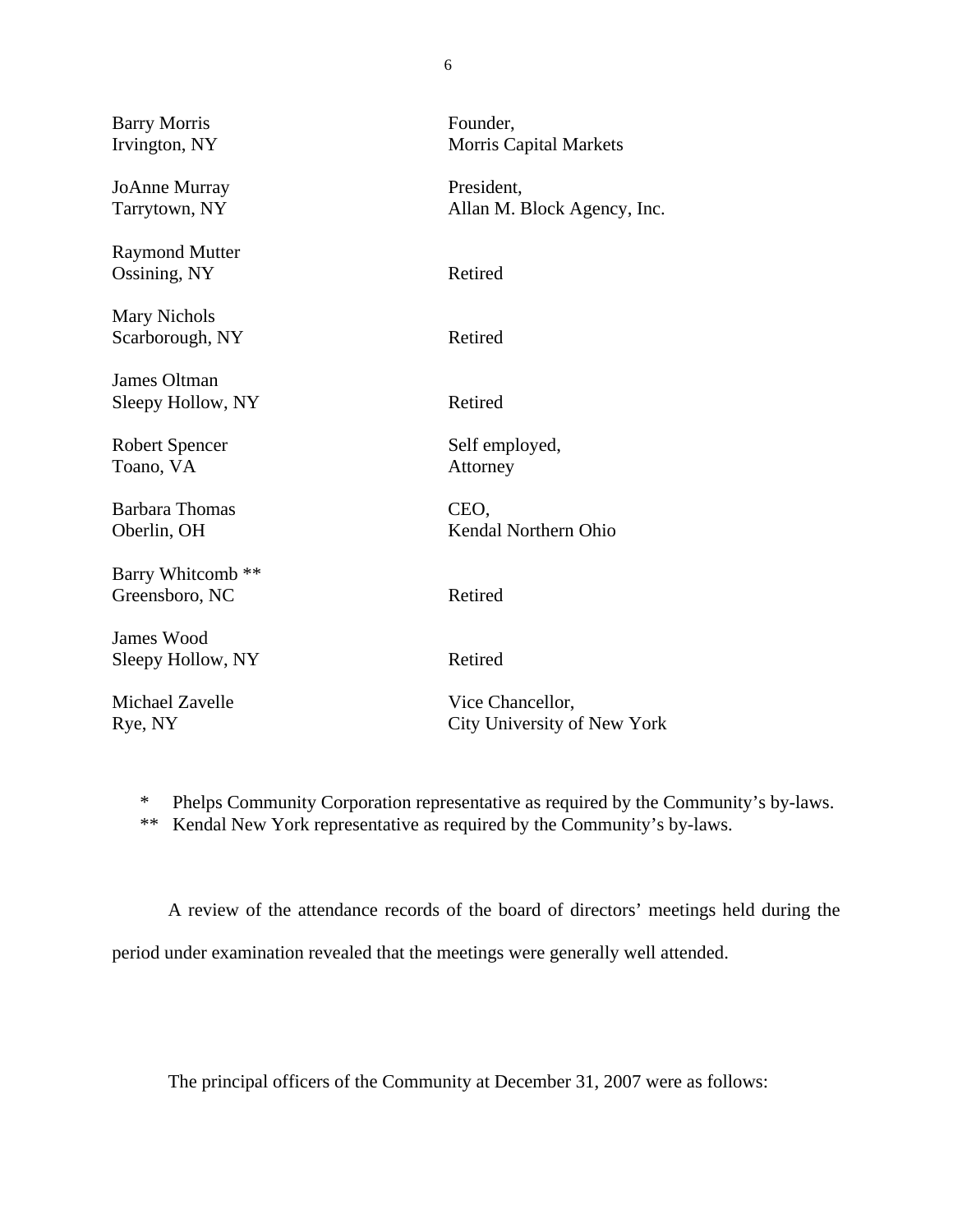#### <span id="page-8-0"></span>**Officers** Title

Leonard Andrew Chairman of the Board Patricia A. Doyle Chief Executive Officer Jennifer Anderson Chief Financial Officer

#### B. Corporate Structure

The Community is an affiliate of The Kendal Corporation, a Pennsylvania non-profit corporation which is associated with a system of entities providing services to older adults. The Kendal Corporation, Kendal New York and affiliates, including Kendal on Hudson, comprise the Kendal System.

The by-laws of the Community state that it shall have two members: Phelps Community Corporation, a New York not-for-profit corporation, and Kendal New York, a New York not-forprofit corporation, whose only rights and responsibilities as members shall be those set forth in the by-laws. Through by-law requirements, control of the Community is shared with Kendal New York. Kendal New York must approve any amendments to the articles of incorporation or certain sections of the by-laws. Furthermore, Kendal New York must approve changes in corporate purpose, incurring of debt, use of the name "Kendal", the substance of residence contracts, and the purchase, sale, lease or other disposition of any real estate or improvements thereon. The by-laws also specify that the Community shall have certain board members in common with Kendal New York and Phelps Community Corporation (or a staff member of Phelps Memorial Hospital).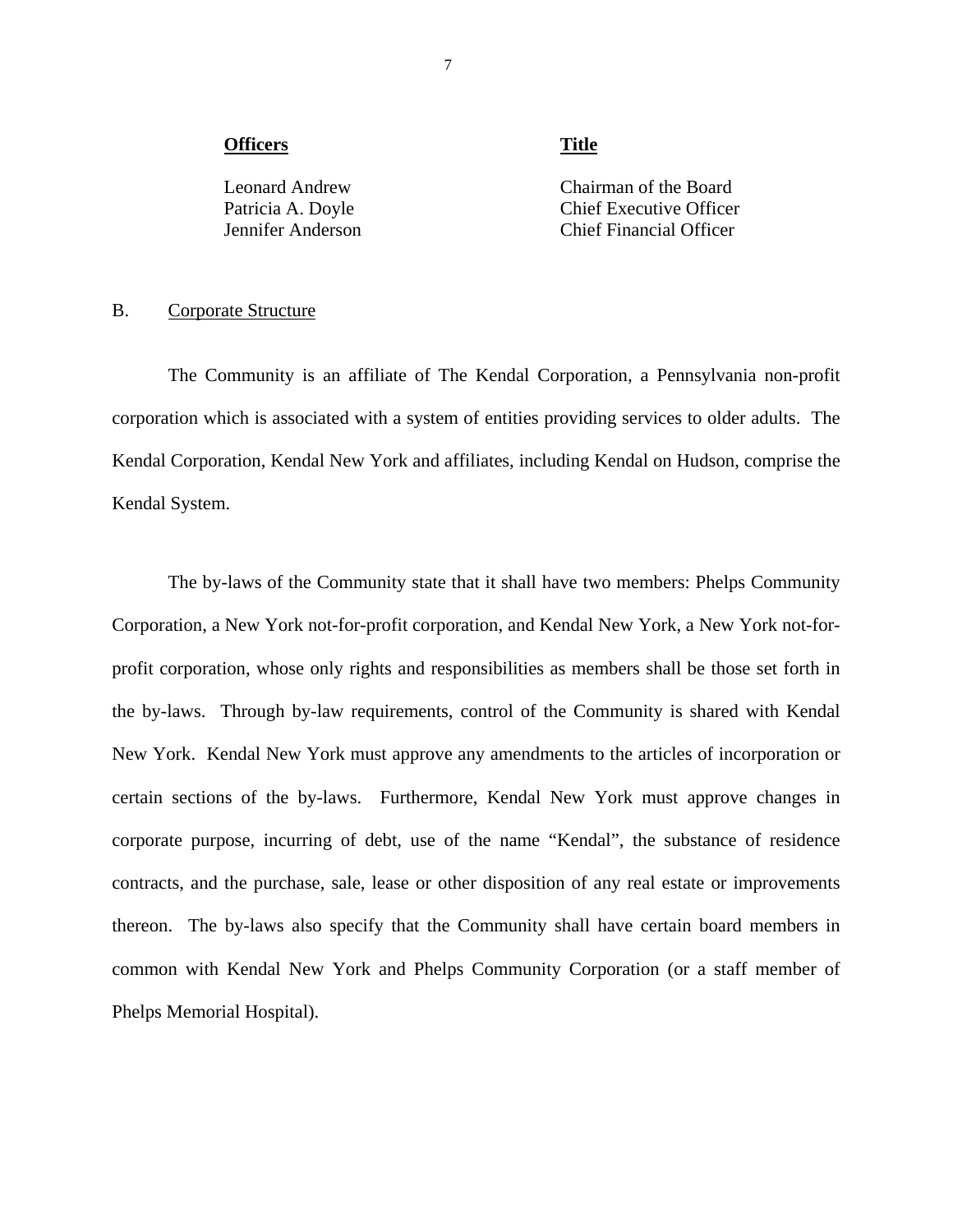

The Community's corporate structure at December 31, 2007 was as follows:

The Community entered into an affiliation agreement with Kendal New York on January 7, 2003. The agreement provides for Kendal New York to provide consultation, assistance and information in order to provide quality care and services to the residents and patients of the Community, consistent with the values and standards of the Kendal System.

Under this agreement, Kendal New York provides basic services and in return Kendal on Hudson pays a system fee.

The following is a summary of the basic services that Kendal New York provides as well as a brief description of each: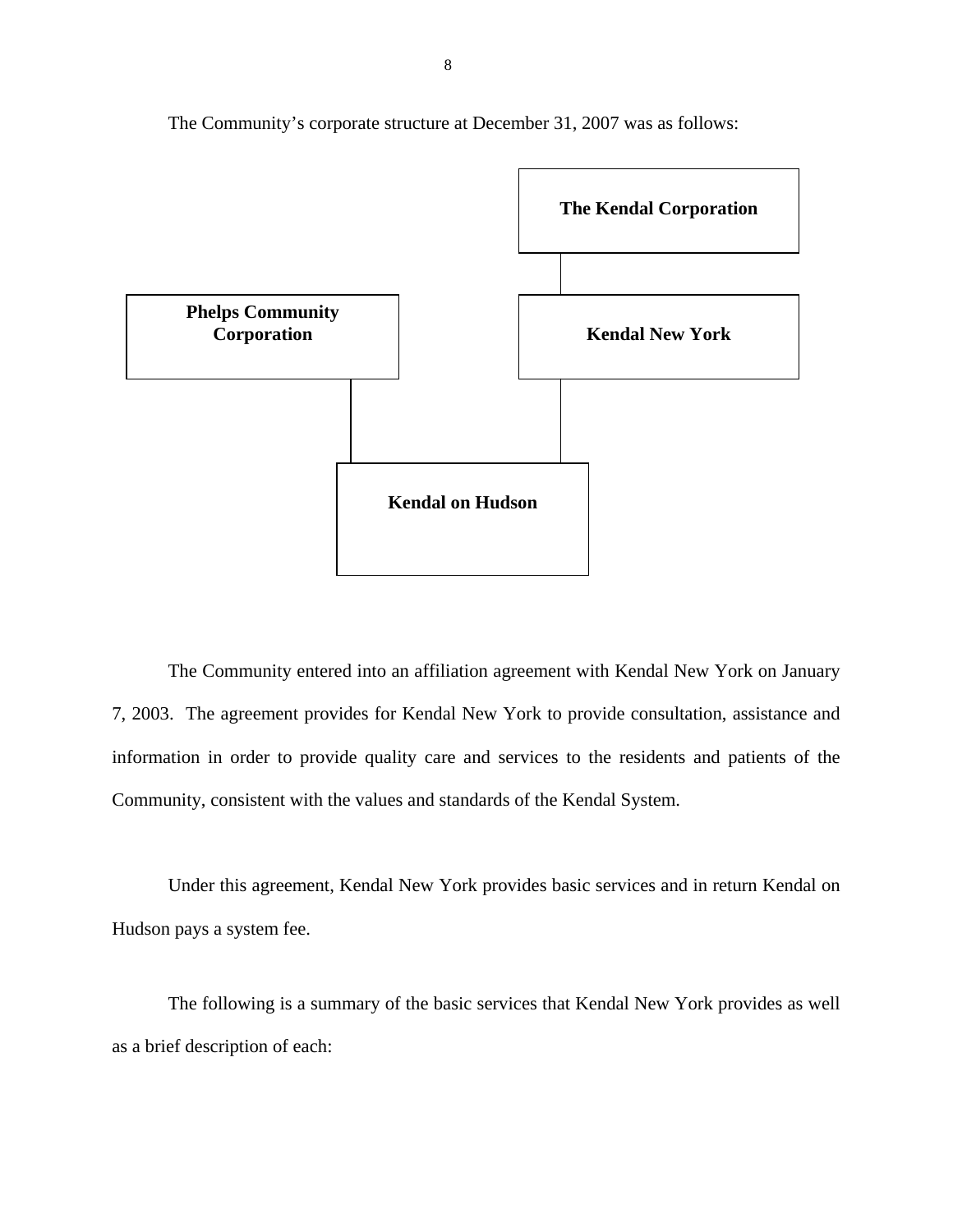- 1. Governance and Administration:
	- a. Board templates for board manuals, profiles minutes, committee descriptions and policies.
	- b. Public Policy information to staff and boards on subjects of interest.
	- c. Research and Planning technical assistance/consultation regarding planning issues.

#### 2. Finance:

- a. General Finance comparison of financial reports and analyses, technical assistance with actuarial studies and projections, as well as consulting on long-term debt management.
- b. Information Services set standards for system-wide hardware and software. Evaluate new hardware and software.

#### 3. Marketing, Public Relations and Admissions:

- a. Consultation on the design and production of admission materials.
- b. Guidelines and standards for Marketing/ Public Relations /Admission Programs.

#### 4. Human Resources:

- a. Consultation on job description and performance appraisal systems as well as Human Resources' Policies.
- b. Resources for employee orientation, education and supervisors' training.

#### 5. Operations:

- a. General  $(1)$  assist Kendal on Hudson in complying with and interpreting state and federal regulations, (2) consultation on labor, refinancing, healthcare and other regulations.
- b. Dining Services assist with program and menu development/diet system.
- c. Health Services share of information on current research and innovations in health facility design, service provision, care techniques, and other developments in health care.
- d. Housekeeping, Laundry and Maintenance Services review capital project plans and budgets for capital projects.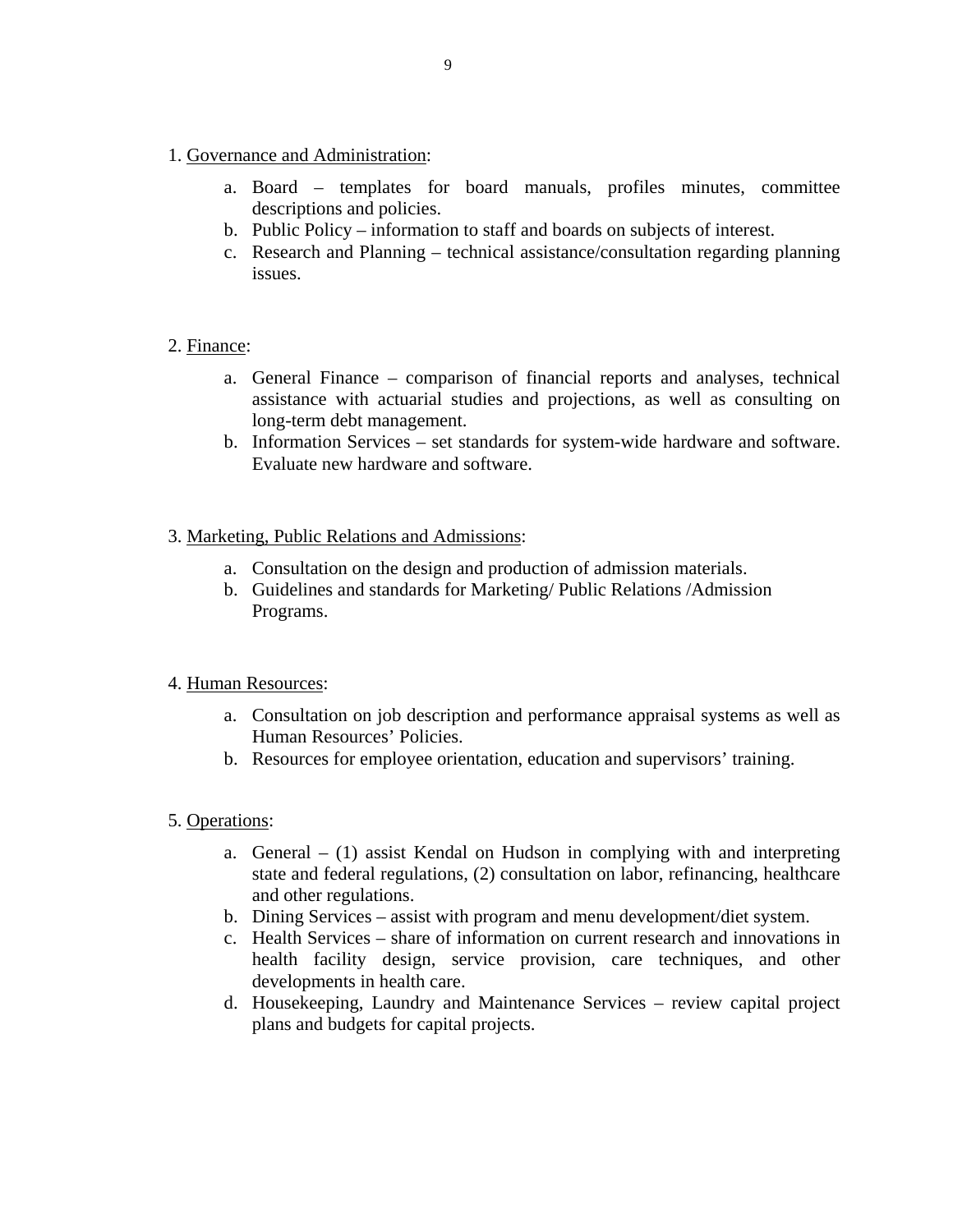C. Occupancy Rates

The following reflects the occupancy rates at each year-end during the examination period for the Community's *Independent Living Units*:

| <b>Period</b>    | <b>2005</b> | 2006 | 2007 |
|------------------|-------------|------|------|
| <b>Occupancy</b> | 88%         | 98%  | 99%  |

The following reflects the occupancy rates at each year-end during the examination period for the Community's *Enriched Housing/Adult Care Units:* 

| <b>Period</b>    | <b>2005</b> | 2006 | 2007 |
|------------------|-------------|------|------|
| <b>Occupancy</b> | $3\%$<br>ັ  | 33%  | 3%   |

The following reflects the occupancy rates at each year-end during the examination period for the Community's *Skilled Nursing Facility:* 

| <b>Period</b>    | <b>2005</b> | 2006     | 2007 |
|------------------|-------------|----------|------|
| <b>Occupancy</b> | 33%         | 5%<br>т. | 74%  |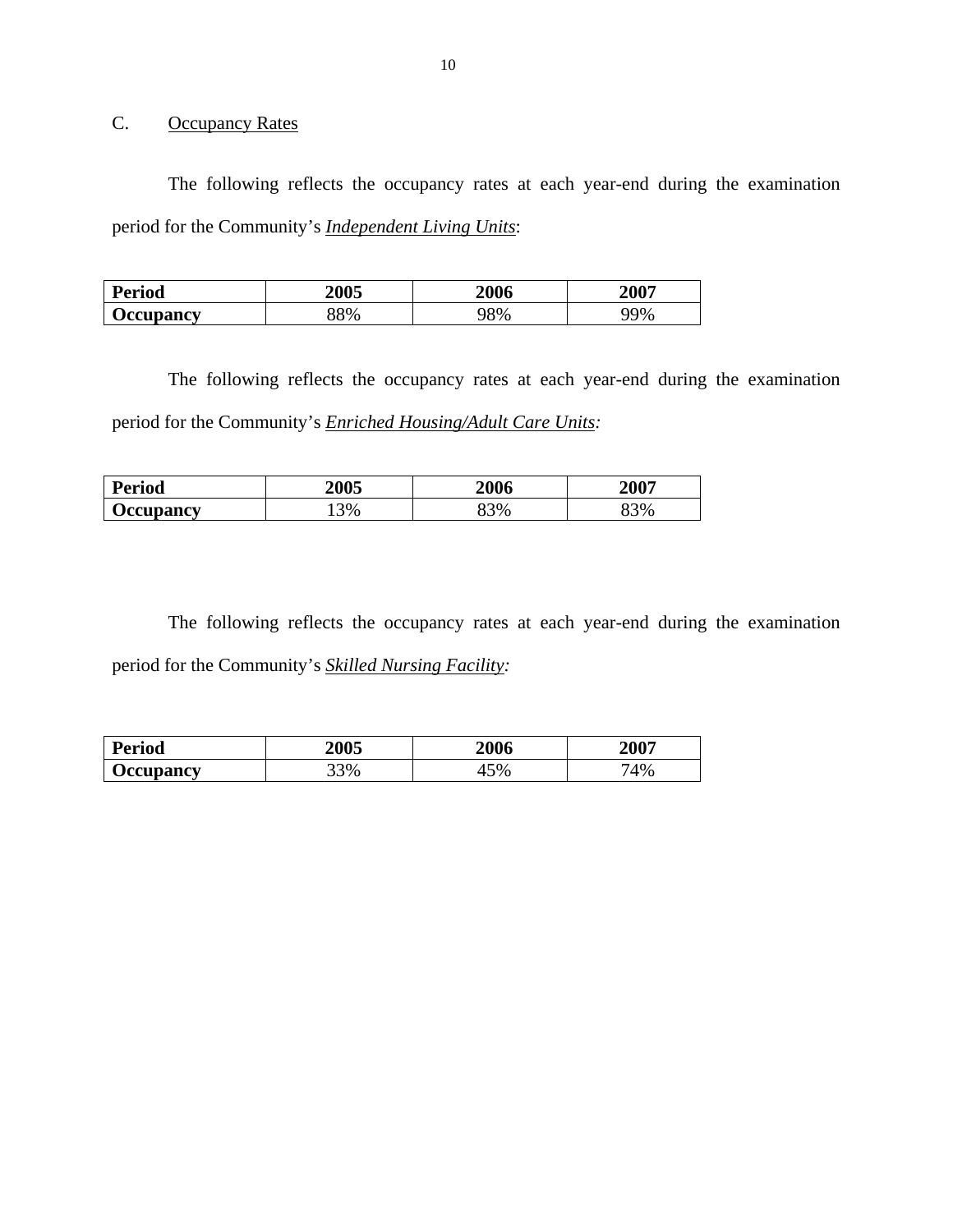# **3. FINANCIAL STATEMENTS**

## A. Balance Sheet

The following shows the assets, liabilities and surplus as determined by this examination as of December 31, 2007. It is the same as the actuarial balance sheet filed by the Community, presented on a statutory actuarial basis, pursuant to Section 350 of New York Insurance Department Regulation 140 (11 NYCRR 350):

#### Assets

| Cash and investable assets                  | \$32,887,000  |
|---------------------------------------------|---------------|
| Property, plant and equipment               | 130,208,000   |
| Prepaid land lease                          | 3,030,000     |
| Deferred financing costs                    | 2,275,000     |
| Deferred marketing costs                    | 2,059,000     |
| <b>Total assets</b>                         | \$170,459,000 |
| <b>Liabilities</b>                          |               |
| Long-term debt                              | \$77,880,000  |
| Required reserve liability                  | 91,619,000    |
| <b>Total liabilities</b>                    | \$169,499,000 |
| <u>Net surplus</u>                          |               |
| Net actuarial surplus                       | \$<br>960,000 |
| Total liabilities and net actuarial surplus | \$170,459,000 |

#### NOTE:

It should be noted that the net asset values herein are reported on a statutory/actuarial basis. As such, the values differ from the certified financial statements prepared by the Community's certified public accountants.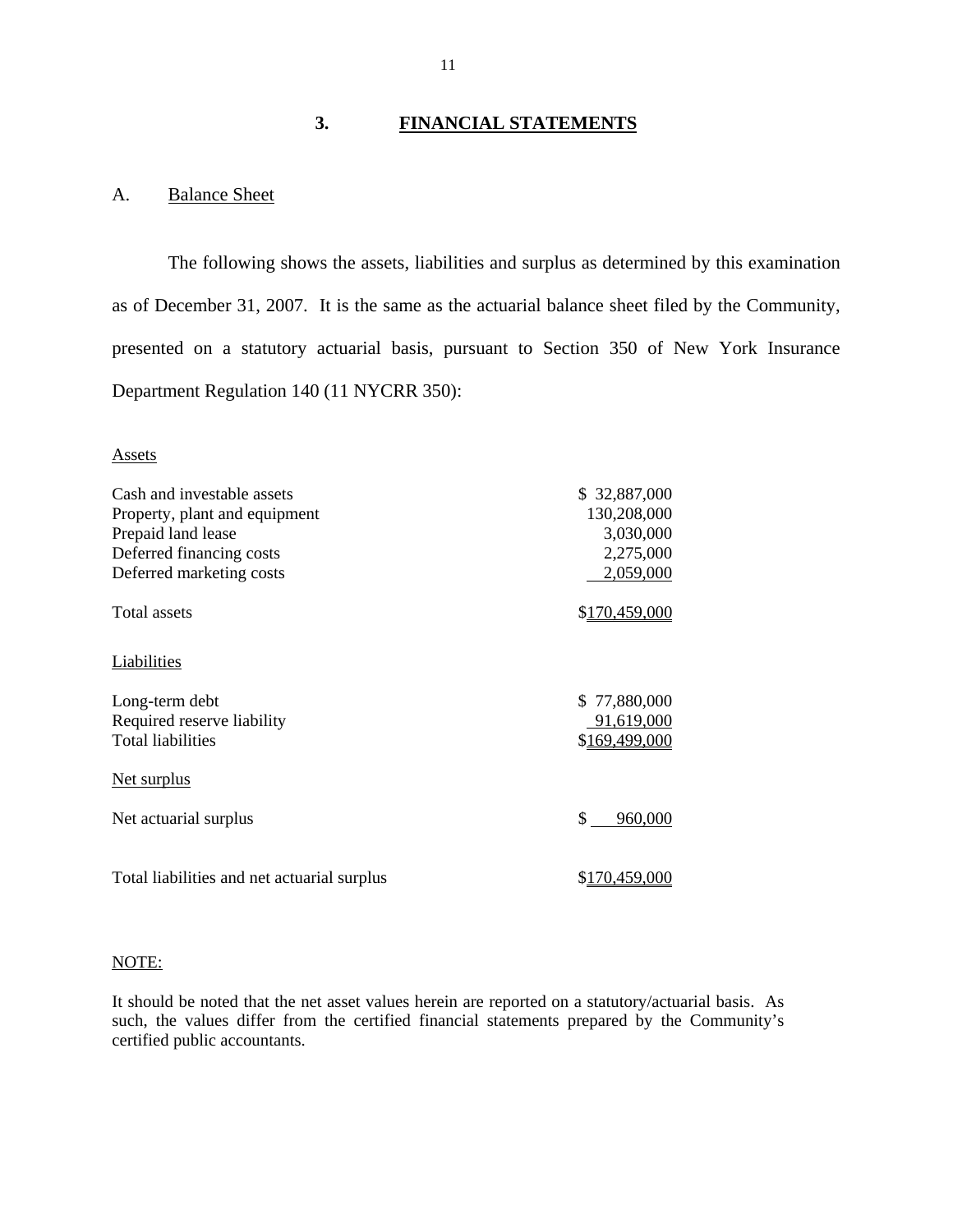# B. Statement of Revenue, Expenses and Actuarial Surplus

The statement of revenue and expenses is presented on a GAAP basis for the period January 1, 2005 through December 31, 2007 as follows:

# Revenue

| <b>Resident fees</b>                       | \$28,241,287 |                |
|--------------------------------------------|--------------|----------------|
| Other revenue from residents               | 1,720,508    |                |
| Earned entrance fees                       | 12,014,049   |                |
| Patient revenues from nonresidents         | 9,927,744    |                |
| Interest and dividend income               | 3,337,730    |                |
| Total revenue                              |              | \$55,241,318   |
| <b>Expenses</b>                            |              |                |
| Interest expense                           | \$12,975,140 |                |
| Facility expenses                          | 13,419,837   |                |
| Dining expenses                            | 926,719      |                |
| Health expenses                            | 8,490,448    |                |
| Administration expenses                    | 7,942,322    |                |
| Depreciation and amortization              | 12,733,815   |                |
| Change in uncollectible accounts provision | 63,417       |                |
| Real estate taxes                          | 984,607      |                |
| NYS health facilities assessment           | 76,210       |                |
| Aggregate write-ins for other              |              |                |
| operating expenses                         | 11,940,394   |                |
| Total expenses                             |              | (69, 552, 909) |

Net loss  $\frac{\{(14,311,591)}{8}$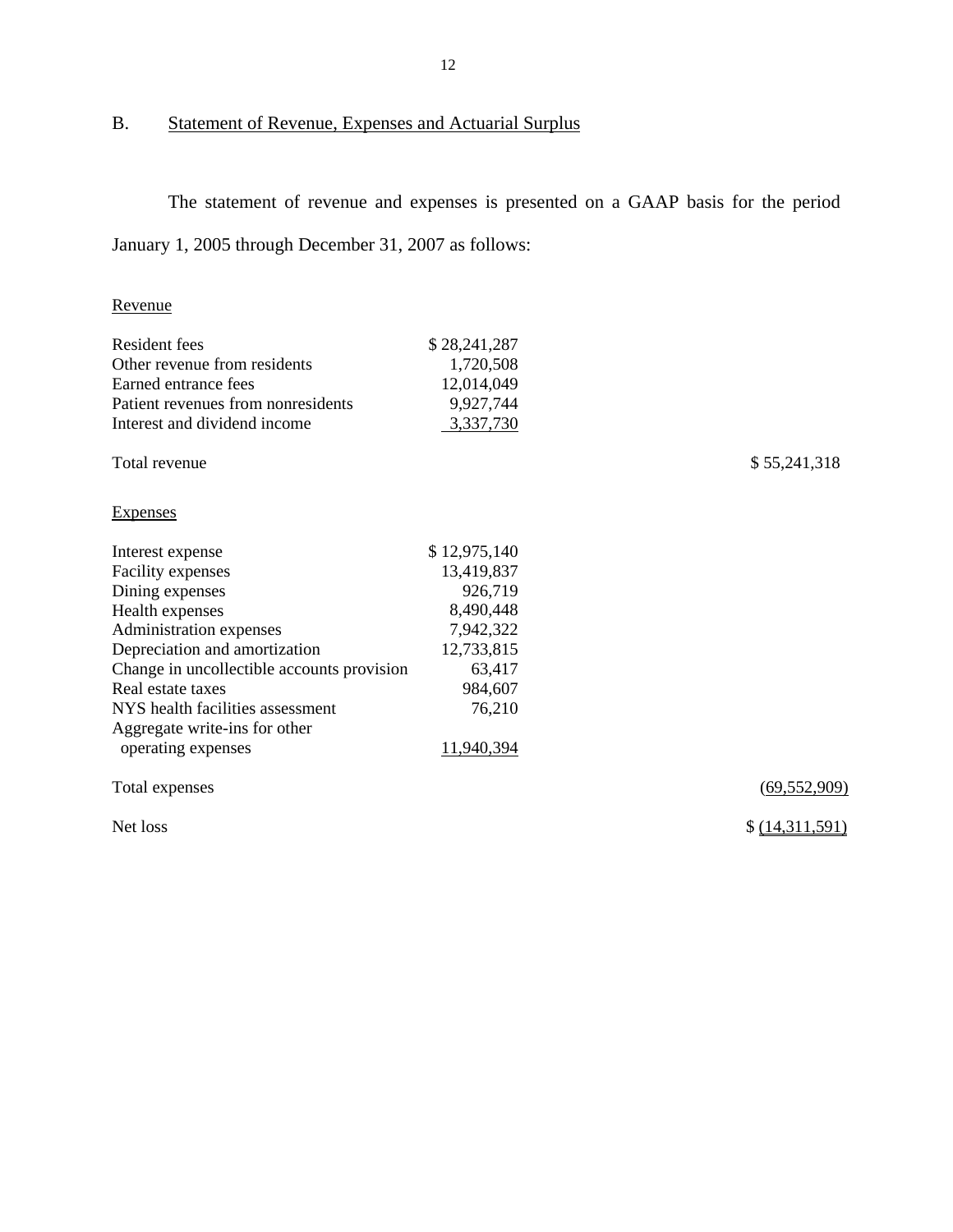# Change in Actuarial Surplus

Actuarial surplus increased \$960,000 during the examination period, January 1, 2005 through December 31, 2007, detailed as follows:

| Actuarial surplus as of January 1, 2005,<br>per report on organization                                                               |                            |                                           | \$<br>$\theta$ |
|--------------------------------------------------------------------------------------------------------------------------------------|----------------------------|-------------------------------------------|----------------|
|                                                                                                                                      | Gains in<br><b>Surplus</b> | Losses in<br><b>Surplus</b>               |                |
| GAAP basis net loss<br>Change in paid-in and contributed capital<br>Aggregate write-ins for gains and losses<br>Statutory adjustment | \$16,986,873               | \$(14,311,591)<br>(921,500)<br>(793, 782) |                |
| Net increase in surplus                                                                                                              |                            |                                           | 960,000        |
| Actuarial surplus as of December 31, 2007,<br>per report on examination                                                              |                            |                                           | 960,000        |